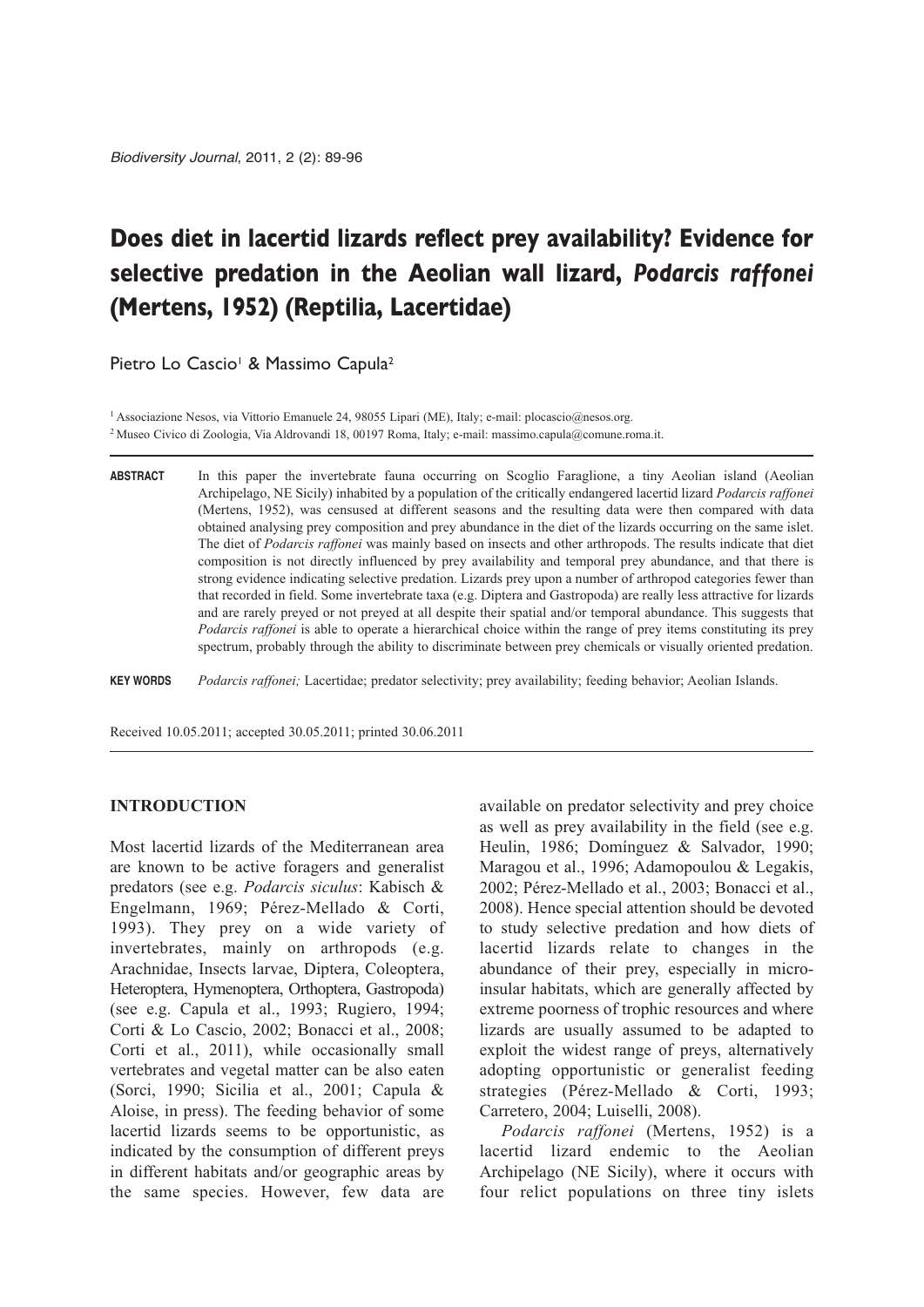(Strombolicchio, Scoglio Faraglione, La Canna) and on a very small area of Vulcano Island (Lo Cascio, 2010; Capula & Lo Cascio, 2011). The conservation status of this species has recently received attention because it is likely threatened with extinction (Capula et al., 2002; Capula, 2006; Lo Cascio, 2010; Capula & Lo Cascio, 2011). As most of Mediterranean island lacertid lizards (see e.g. Pérez-Mellado & Corti, 1993; Van Damme, 1999), the diet of the Aeolian wall lizard is known to be based mainly on insects and other arthropods, but also includes variable percentages of vegetal matter (Luiselli et al., 2004; Lo Cascio, 2006; Capula & Lo Cascio, 2011). However, no data are available concerning prey choice and prey availability for the species.

The main aim of this study was to explore whether *P. raffonei* selects preys in accordance with their availability in the environment. To test this, the invertebrate fauna occurring on Scoglio Faraglione, which is an Aeolian tiny islet inhabited by *P. raffonei*, was censused at different seasons, and the resulting data were then compared with data obtained analysing prey composition and prey abundance in the diet of the lizards occurring on the same islet.

#### **MATERIALS AND METHODS**

#### *Study area*

Scoglio Faraglione  $(38°34'77" N - 14°48'08"$ E of Greenwich) is an uninhabited tiny islet of the Aeolian Archipelago. It lies in the Pollara Bay, 300 m off the western coast of Salina Island. The surface is  $5,765$  m<sup>2</sup> and the maximum altitude is 33 m a.s.l. The islet is composed by basaltic lavas, and was definitively isolated from the main island about 15,000-10,000 years ago, due to erosive processes, changes in eustatic sea level which occurred after the Last Glacial Maximum, and catastrophic eruption of the Pollara crater (13,000 yrs B.P.), which involved most part of the western slope of Salina Island and destroyed its original extension (Calanchi et al., 2007). Average annual rainfall (on the main island) is about 600 mm, with a peak in December and a minimum in July; average temperatures range from 13.3  $\degree$ C (January) to 29.8 °C (August). The top of the Scoglio Faraglione islet is covered by dense shrub

vegetation, which is characterized by the occurrence of *Senecio cineraria* ssp. *bicolor*, *Dianthus rupicola* ssp. *aeolicus*, and *Lotus cytisoides*, while the rocky slopes of the basal belt harbour halo-chasmophytic plant communities dominated by *Limonium minutiflorum* and *Inula crithmoides*. Apart from the lizards, the only vertebrates that inhabit the islet are the Moorish gecko, *Tarentola mauritanica*, a small colony of Yellow-legged gull, *Larus michahellis*, and few pairs of other seabird species. As to the invertebrate fauna of Scoglio Faraglione, a nonexhaustive list is given by Lo Cascio & Navarra (2003).

#### *Study lizards*

The population of *Podarcis raffonei* occurring on Scoglio Faraglione islet is characterized by medium-sized lizards with brownish dorsal coloration and ventral parts pearl-grey; it is referred to the ssp. *alvearioi* and is morphologically relatively differentiated from the populations of the same subspecies occurring on La Canna islet and Vulcano Island (Capula et al., 2009). Lizards are observed especially on the top of the islet, and are active mainly from March to November; however, occasional activity may be recorded also in sunny days during Winter. The activity pattern is unimodal in Spring and Autumn, and bimodal in Summer (Lo Cascio, 2006). The density of lizards ranges from 0.18 to 0.37 individuals/m2, and the estimated population size is about 300 individuals (Lo Cascio, 2006; Capula & Lo Cascio, 2011).

#### *Sampling and taxonomic identification*

Field sampling was carried out during three visits in May, July, and October 2005. For the invertebrates, two sampling areas per session were selected on the top of the islet; each was 1 x 1 m sized. A better procedure would have required to seal completely the sample-area, using a biocenometer of  $1 \text{ m}^3$  (see Pérez-Mellado et al., 2003), in order to collect all the animals occurring on soil, on vegetation and aerial parts inside the box. However, taking into account the fragility of the studied ecosystem, the peculiar vegetation pattern, and the morphology of the islet, a different methodological protocol was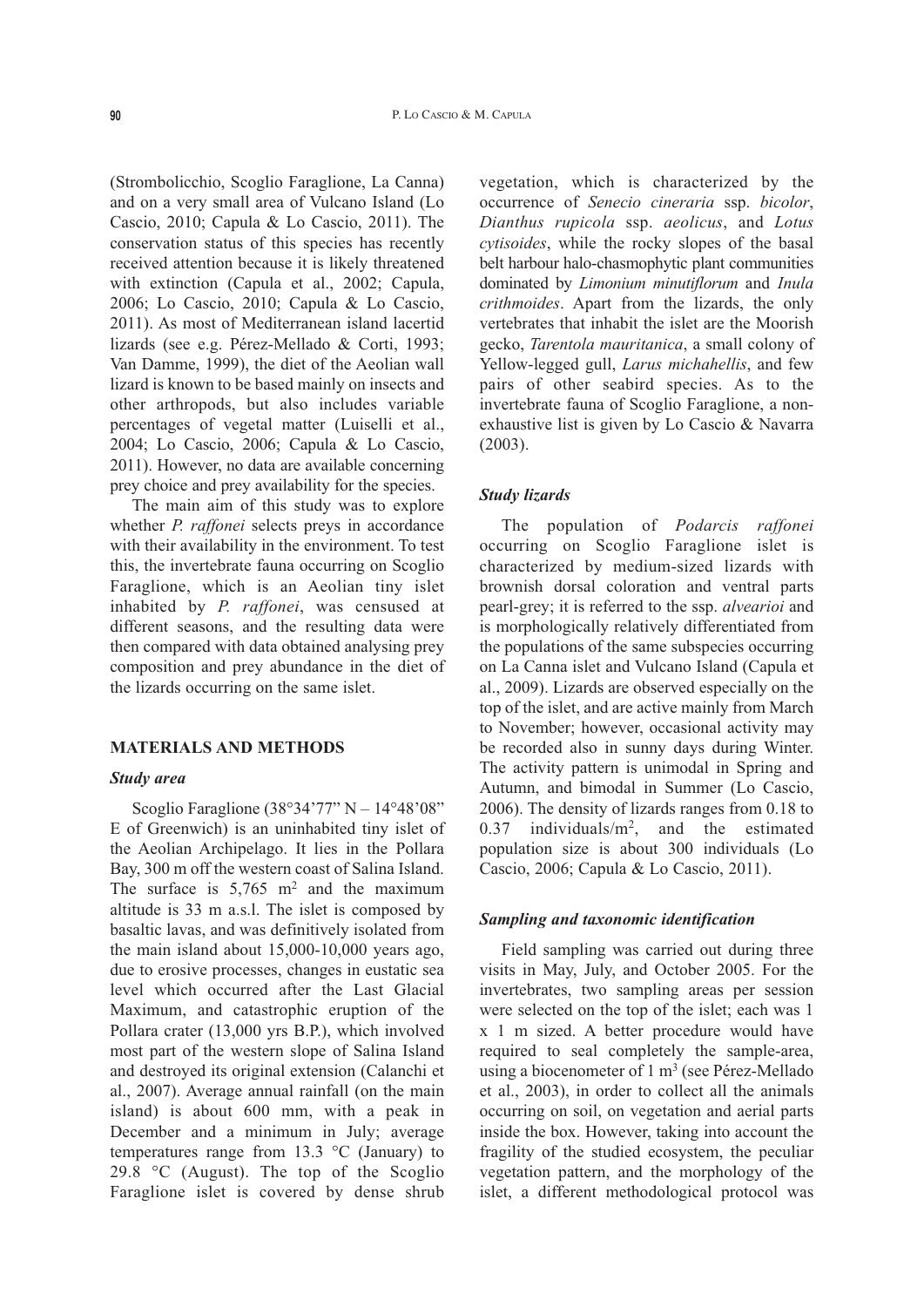adopted, following some of the proposals summarized by Disney (1986) and Ausden (1996). Into each sampling area invertebrates were collected i) by direct searching on substrate, under stones and on plants, using a pooter; ii) taking samples of soil and plant debris up to 10- 15 cm depth, which were then examined and hand sorted in laboratory; iii) by sweep netting and beating on foliage; also, a plastic yellow Moericke trap (40 cm of diameter, filled by water and detergent to decrease the surface tension) was placed at the same level of the higher layer of vegetation for 5-6 hours, corresponding to the timeframe of lizards' activity. All the collected specimens were preserved in alcohol, except for Coleoptera, which were stored as dry material in the collection of one of the authors (PLC) and used for further studies. The taxonomic identification of the invertebrate fauna samples collected was performed comparing material preserved in the entomological collections of the Zoological Museum of Florence "La Specola". In the present analysis, the representatives of the invertebrate fauna were identified to OTUs (Operative Taxonomic Units: see Sneath & Sokal, 1973; Carretero, 2004), approximated to class/order level; the identification to OTUs at the family level was only performed for Coleoptera Melyridae and Hymenoptera Formicidae, because of the importance of these taxa in the diet of the local population of *P. raffonei* (Lo Cascio, 2006). The following abbreviations were used to indicate the OTUs in the text and figures: ACA, Acarina; ARA, Araneae; ART, unidentified Arthropoda; CHI, Chilopoda; CLB, Collembola; COL, Coleoptera; DPL, Diplopoda; DPT, Diptera; FOR, Hymenoptera Formicidae; GAS, Gastropoda; HET, Heteroptera; HOM, Homoptera; HYM, Hymenoptera; ISO, Crustacea Isopoda; LAR, insect larvae; LEP, Lepidoptera; MEL, Coleoptera Melyridae; NEM, Nematoda; NEU, Neuroptera; ODO, Odonata; PSE, Pseudoscorpiones.

Invertebrate fauna biomass was assessed using the following protocol: to each OTU was assigned a value (ranging from 0 to 10) which was estimated on the basis of its average size. For instance, the coleopterans occurring on the islet include about ten species, whose length ranges from 4 to 15 mm; the average size calculated for that taxon was 5.5. The value assigned to each OTU was then multiplied with the total number of specimens collected in the field for each OTU. The diet of lizards (adult individuals only; snout-vent length (SVL)  $\geq 40$ mm) was studied on the basis of faecal pellets analysis. Faecal pellets were obtained from individuals captured in the field; after faecal pellets collecting, lizards were released in the site of capture (see Lo Cascio, 2006). Faecal contents were examined in the laboratory under stereoscope (10-40 X); item counting was based on the analysis of cephalic capsulae, wings, and legs, following the minimum numbers criterion by sample. The invertebrate remains were identified to OTUs at class/order/family level, as above mentioned.

## *Statistical analysis*

The diversity of prey item OTUs and invertebrate fauna OTUs collected in the field was calculated using Shannon Index (Shannon, 1948; see also Chao & Shen, 2003). Statistical analyses were performed using SPSS© version 11.5 for Windows PC package, with alpha set at 5% and all test being two tailed.

## **RESULTS**

The diet of lizards was composed mainly by arthropods, although plant matter was also recorded. A total number of 95 remains of arthropod preys were obtained from 34 faecal pellets of lizards at the study area. The composition and abundance of prey items and their temporal variations are summarized in Table 1. The identifiable preys (i.p.) were  $2.94 \pm 1$ 1.87 per faecal pellet; the i.p. number differed significantly among seasons (May:  $4.18 \pm 2.08$ ; July: 2.75  $\pm$  1.98; October: 1.92  $\pm$  0.90; F<sub>2,28</sub> = 5.22,  $P = 0.01$ ). The prey spectrum also varied in a statistically significant way among seasons  $(\chi^2)$  $= 47.59$ , df  $= 26$ ,  $P = 0.006$ ), and the diet of lizards was more diversified in October  $(H_s = 2.146)$  and May  $(H_s = 2.058)$  than in July  $(H_s = 1.898)$ ; however, in the latter comparison prey diversity was estimated analysing total amount of consumed preys only, without considering their seasonal variation. Overall,  $N = 696$  invertebrates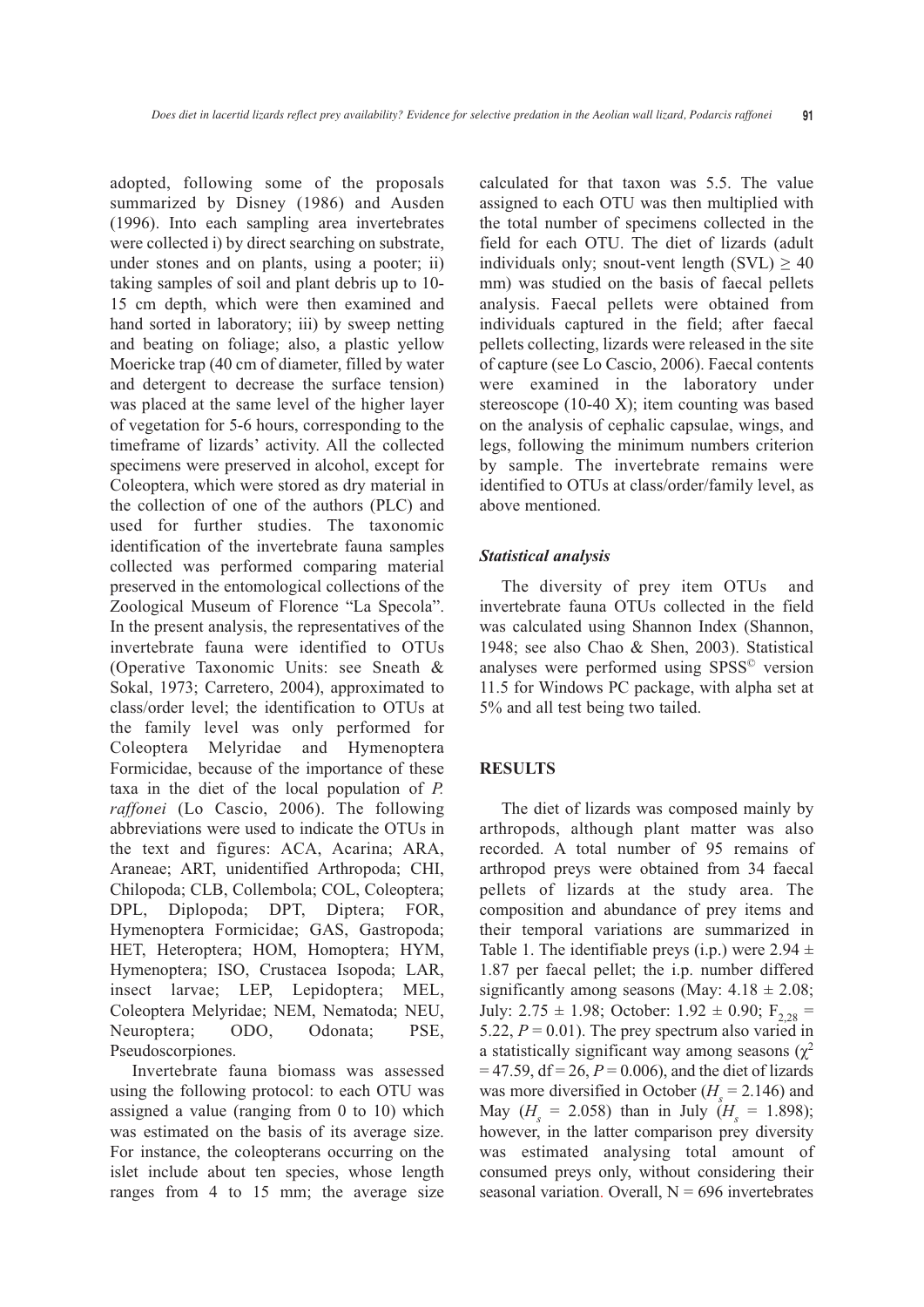belonging to 21 different OTUs were collected into the sampling areas (see Fig. 1). Sixty seven percent of the OTUs collected in the sampling areas (14 out of 21) were found as prey items of lizards (see Table 1). Formicidae (FOR), Coleoptera (COL+MEL), Hymenoptera (HYM) and Diplopoda (DPL) accounted for the great part of the dietary spectrum. FOR, HYM, ART and HET were found in the diet of lizards from May to October, while DPL were found in July and October, and COL+MEL in May and July only. The other preyed OTUs (ARA, DPT, GAS, HOM, ISO, LAR, PSE) occurred with low frequency in the diet of lizards. The following OTUs were never found as prey items: ACA, CLB, CHI, LEP, NEM, NEU, ODO. Among the highly preyed taxa, Coleptera and Heteroptera were represented in the diet with a percentage higher than that observed in the field (COL, diet: 12.6%, field: 7.8%; HET, diet: 4.2%, field: 1.8%). Hymenoptera were represented in the diet with a percentage (11.6%) close to that observed in the field (13.4%), and Formicidae occurred with relatively high frequency in the diet of lizards regardless of the season. Some taxa were represented in the diet with low or very low

frequency despite their spatial/temporal abundance in the field. This is the case of Diptera, which constitute the 4.2% of the diet although representing the 19.5% of the invertebrate biomass on the islet, and Gastropoda, which constitute the 1% of the diet only although being the 5.1% of the invertebrate biomass at the study area. Moreover, some invertebrates which are widespread and abundant in the field, such as e.g. Acarina and Collembola, were not present at all in the diet of lizards.

To test any relationship between the biomass of both prey items really hunted by lizards and potential prey items occurring in the field, the estimated biomass of the OTUs constituting the prey spectrum of lizards was compared with that of the OTUs sampled in the field. The comparison shows that the two groups are significantly different to each other  $(\chi^2 = 34.20, df = 13, P = 0.001)$ , thus suggesting little or no relationship. The estimation of the Shannon index gives similar values for both groups (hunted prey items:  $H_s = 2.265$ ; potential prey items:  $H<sub>s</sub> = 2.269$ ), indicating a relatively high amount of diversity within each group.

| <b>Taxon</b>              | May            | July | October |
|---------------------------|----------------|------|---------|
| Araneae                   | 10             |      | 6       |
| Arthropoda (unidentified) | 2              | 14   | 14      |
| Coleoptera s.l.           | 19             | 5    |         |
| Coleoptera Melyridae      | 28             | 5    |         |
| Diptera                   | $\overline{4}$ |      | 8       |
| Diplopoda                 |                | 23   | 22      |
| Gastropoda                | 2              |      |         |
| Heteroptera               | $\mathfrak{D}$ | 10   | 6       |
| Homoptera                 | 2              | 5    |         |
| Hymenoptera s.l.          | 6              | 24   | 6       |
| Hymenoptera Formicidae    | 19             | 14   | 23      |
| Insect larvae             | $\overline{2}$ |      | 5       |
| Isopoda                   | $\overline{4}$ |      | 5       |
| Pseudoscorpiones          |                |      | 5       |

Table 1. Diet composition (in %) of *Podarcis raffonei* at Scoglio Faraglione Islet during 2005.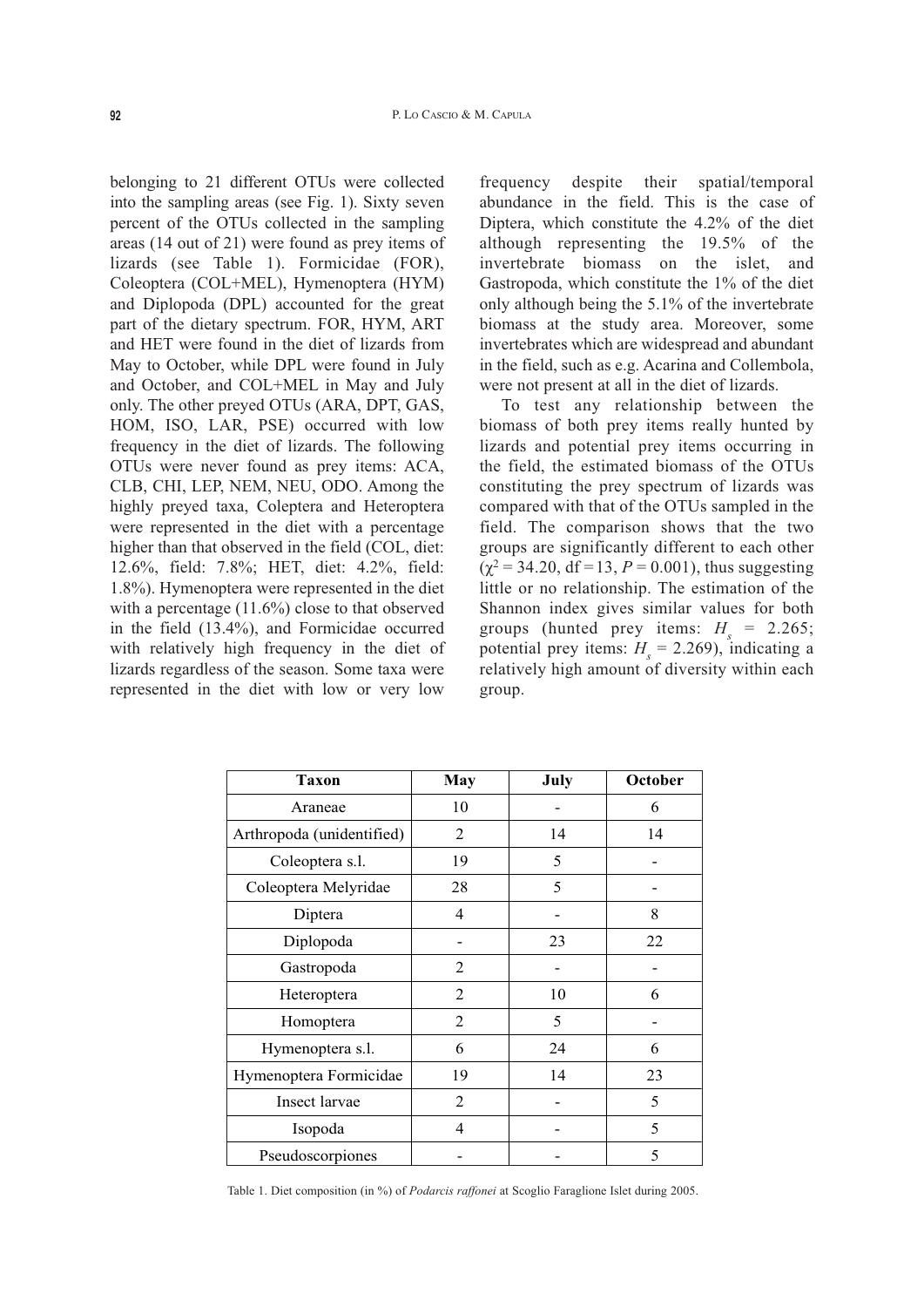

Figure 1. Frequency and estimated biomass of invertebrate fauna at the sampling areas during May (white histograms), July (grey) and October (black). Above: number of specimens collected in the field; below: estimated biomass of OTUs (see Material and methods for explanations).

#### **DISCUSSION**

This study shows that in *P. raffonei* diet compositon is not directly influenced by prey availability and temporal prey abundance, and that there is strong evidence indicating selective predation. These results suggest the occurrence of a food preference strategy similar to that observed in some lacertid lizard species (see e.g. Heulin, 1986; Domínguez & Salvador, 1990; Maragou et al., 1996; Adamopoulou & Legakis, 2002). Although caution should be exercised when inferring diet composition by faecal pellets analysis, as this methodology probably under-estimates the number of prey items and results depend on the number of samples collected and the subjectivity and taxonomic knowledge of the investigator, our

data indicate that some OTUs are really less attractive for lizards and are rarely preyed or not preyed at all despite their spatial and/or temporal abundance, probably because of prey chemicals or visual discrimination by lizards among possible prey items. This is the case of Diptera and Gastropoda, which were clearly neglected or rarely preyed by lizards, regardless of their abundance in the field, and Acarina and Collembola, which were never preyed by lizards, possibly because of the very small size (often less than 1 mm) of these arthropods, which cannot be considered as suitable preys for a medium-sized predator such as *Podarcis raffonei* (adult SVL of lizards ranging from ca. 40 to 80 mm).

Based on our results, it can be inferred that the Aeolian wall lizard is able to operate a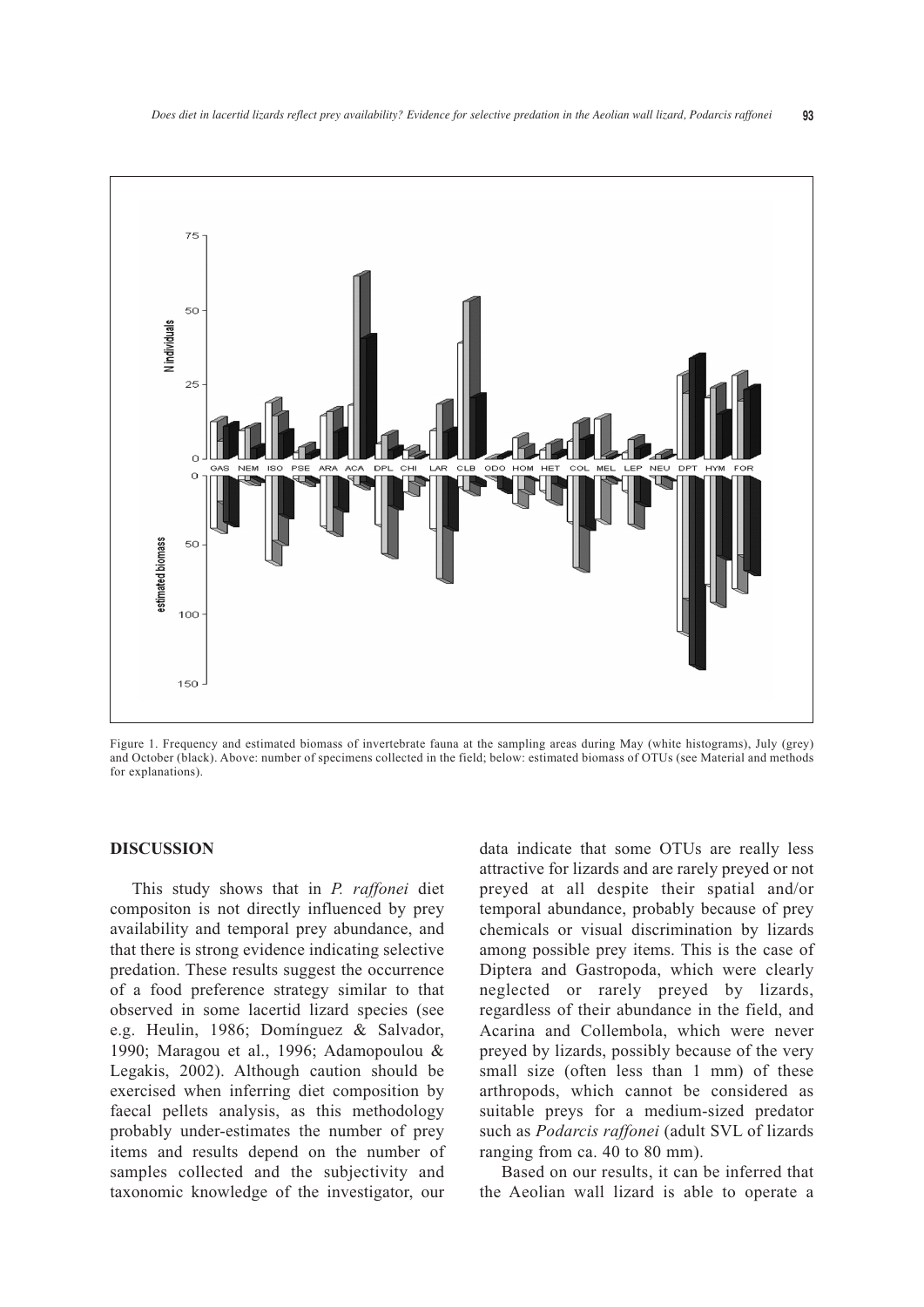hierarchical choice within the range of prey items constituting its prey spectrum, probably through (i) the ability to discriminate between prey chemicals, or (ii) visually oriented predation. For instance, among the 14 OTUs usually preyed by the Aeolian wall lizard, Coleptera, Heteroptera, Hymenoptera s.l. and Hymenoptera Formicidae can be clearly considered as preferred prey items by the species. In the case of Formicidae, it must be noted that myrmecophagy is a well-known feeding preference habit in island lizard populations (Pérez-Mellado & Corti, 1993; Adamopoulou et al., 1999; Carretero, 2004; Bombi et al., 2005; Lo Cascio & Pasta, 2006; Carretero et al., 2010). Diplopoda, which are known to produce a wide array of chemical defenses (see e.g. Blum & Porter Woodring, 1962; Duffey et al., 1977; Eisner et al., 1978; Kuwahara et al., 2002), apparently should not be considered as appetible preys by lizards. However, these arthropods can be found in the diet of Aeolian wall lizards from July to October with relatively high frequencies (see Table 1), and are completely missing as prey items in the periods of higher availability of most "appetible" preys, such as e.g. Coleoptera Melyridae, which not by chance are highly represented in the diet (and in the field) during Spring.

The analysis of the dietary spectrum of *Podarcis raffonei* clearly indicates that the species – differently from several *Podarcis* lizards occurring on western Mediterranean islands (Pérez-Mellado & Traverset, 1999; Van Damme, 1999) – consumes a low amount of plant matter (see also Luiselli et al., 2004; Lo Cascio, 2006) and can be considered as an opportunistic and mainly insectivorous predator. Although our results allow to hypothesize the occurrence of both visual and chemical discrimination of preys by the Aeolian wall lizard, at present we cannot say anything about the behavioral responses to the different kinds of prey and the chemicals involved in prey discrimination by *P. raffonei*. Further studies should thus be needed to investigate on the ability of the species to discriminate repellent chemicals and/or warning odours produced by several kinds of prey, and the senses that mediate this ability.

## **ACKNOWLEDGMENTS**

A significant part of the field work was performed in the frame of the Research Project "Studio dell'erpetofauna della R.N.O. Le Montagne delle Felci e dei Porri e di altre aree dell'Isola di Salina", which was funded by the Regional Province of Messina (D.P. n. 167, 30/12/2004). The authors wish to express their gratitude to Dr. Maria Letizia Molino, director of the Natural Reserve of Salina Island, for her enthusiastic support and assistance during field work.

## **REFERENCES**

- Adamopoulou C. & Legakis A., 2002. Diet of a Lacertid lizard (*Podarcis milensis*) in an insular dune ecosystem. Israel Journal of Zoology, 48: 207-219.
- Adamopoulou C., Valakos E.D. & Pafilis P., 1999. Summer diet of *Podarcis milensis*, *P. gaigeae* and *P. erhardii* (Sauria: Lacertidae). Bonner zoologische Beiträge, 48: 275-282.
- Ausden M., 1996. Invertebrates. In: Sutherland W.J. (ed.). Ecological Census Techniques. Cambridge University Press, Cambridge, 139-177.
- Blum M.S. & Porter Woodring J., 1962. Secretion of Benzaldehyde and Hydrogen Cyanide by the Millipede *Pachydesmus crassicutis* (Wood). Science, 138: 512- 513.
- Bombi P., Vignoli L., Scalera R. & Bologna M.A., 2005. Food habits of *Podarcis filfolensis* (Reptilia, Lacertidae) on a small Mediterranean island during the dry season. Amphibia-Reptilia, 26: 412-417.
- Bonacci T., Aloise G., Brandmayr P., Zetto Brandmayr T. & Capula M., 2008. Testing the predatory behavior of *Podarcis sicula* (Reptilia: Lacertidae) towards aposematic and non-aposematic prey. Amphibia-Reptilia, 29: 449-453.
- Calanchi N., Lo Cascio P., Lucchi F., Rossi P.L. & Tranne C.A., 2007. Guida ai vulcani e alla natura delle Isole Eolie. L.A.C., Firenze, 467 pp.
- Capula M., 2006. Population heterogeneity and conservation of the Aeolian wall lizard, *Podarcis raffonei*. In: Corti C., Lo Cascio P. & Biaggini M. (eds.). Mainland and Insular Lizards: A Mediterranean Perspective. Firenze University Press, Firenze, 23-32.
- Capula M. & Aloise G., in press. Extreme feeding behaviours in the Italian wall lizard, *Podarcis siculus*. Acta Herpetologica, 6.
- Capula M., Chiantini S., Luiselli L. & Loy A., 2009. Size and shape in Mediterranean insular lizards: pattern of variation in *Podarcis raffonei, P. sicula* and *P. wagleriana*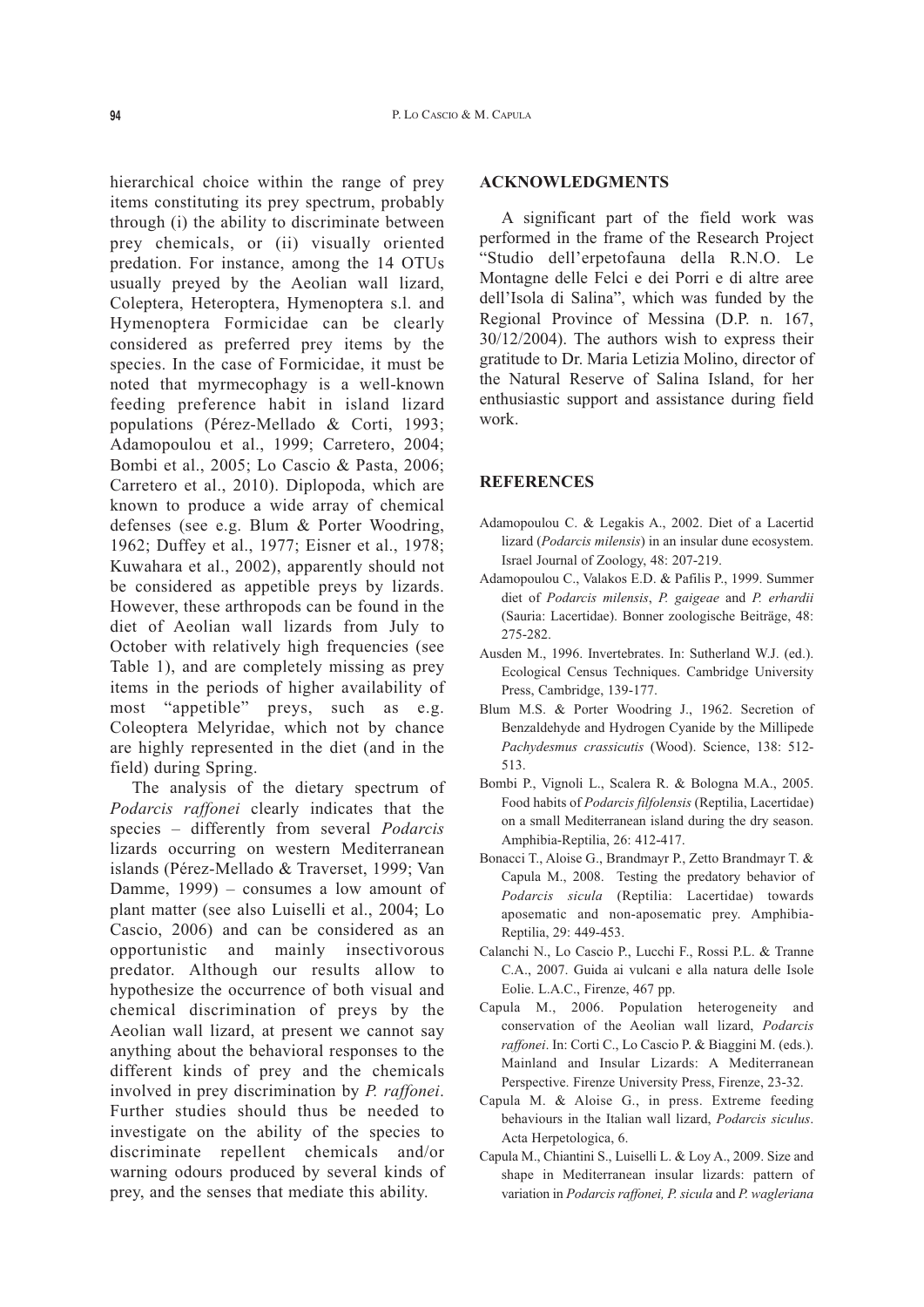(Reptilia, Squamata: Lacertidae). Aldrovandia, 5: 217- 227.

- Capula M. & Lo Cascio P., 2011. *Podarcis raffonei* (Mertens, 1952). In: Corti C., Capula M., Luiselli L., Razzetti E. & Sindaco R. (eds.). Fauna d'Italia. XLV. Reptilia. Calderini - Edizioni Calderini de Il Sole 24 ORE, Bologna, 401-407.
- Capula M., Luiselli L., Bologna M.A. & Ceccarelli A., 2002. The decline of Aeolian wall lizard, *Podarcis raffonei*: causes and conservation proposals. Oryx, 36: 66-72.
- Capula M., Luiselli L. & Rugiero L., 1993. Comparative ecology in sympatric *Podarcis muralis* and *P. sicula* (Reptilia: Lacertidae) from the historical centre of Rome: what about competition and niche segregation in an urban habitat? Bollettino di Zoologia, 60: 287-291.
- Carretero M.A., 2004. From set menu to a la carte. Linking issues in trophic ecology of Mediterranean lizards. Italian Journal of Zoology, 71: 121-133.
- Carretero M.A., Lo Cascio P., Corti C. & Pasta S., 2010. Sharing resources in a tiny Mediterranean island? Comparative diets of *Chalcides ocellatus* and *Podarcis filfolensis* in Lampione. Bonn Zoological Bulletin, 57: 111-118.
- Chao A. & Shen T.J., 2003. Nonparametric estimation of Shannon's index diversity when there are unseen species in sample. Environmental and Ecological Statistics, 10: 429-443.
- Corti C. & Lo Cascio P., 2002. The Lizards of Italy and Adjacent Areas. Chimaira Verlag, Frankfurt am Main, 165 pp.
- Corti C., Capula M., Luiselli L., Razzetti E. & Sindaco R. (eds.), 2011. Fauna d'Italia. XLV. Reptilia. Calderini - Edizioni Calderini de Il Sole 24 ORE, Bologna, XII + 869 pp.
- Disney R.H.L., 1986. Assessments using invertebrates: posing the problem. In: Ussher M.B. (ed.). Wildlife Conservation Evaluation. Chapman & Hall, London, 271-293.
- Domínguez J.F. & Salvador A., 1990. Disponibilidad y uso de recursos tróficos por *Lacerta schreiberi* y *Podarcis bocagei* en simpatría en una localidad de la Cordillera Cantábrica, España. Amphibia-Reptilia, 11: 237-246.
- Duffey S.S., Blum M.S., Fales H.M., Evans S.L., Roncadori R.W., Tiemann D.L. & Nakagawa Y., 1977. Benzoyl cyanide and mandelonitrile benzoate in the defensive secretions of millipedes. Journal of Chemical Ecology, 3: 101-113.
- Eisner T., Alsop D., Hicks K. & Meinwald J., 1978. Defensive secretions of millipeds. In: Bettini S. (ed.). Arthropod Venoms. Springer, Berlin, 41-72.
- Heulin B., 1986. Régime alimentaire estival et utilisation des ressources trophiques dans trois populations de *Lacerta vivipara*. Acta Oecologica, 7: 135-150.
- Kabisch K. & Engelmann W.E., 1969. Zur Nahrung von *Lacerta muralis* (Laurenti) in Ostbulgarien. Zoologische Abhandlungen, 30: 89-92.
- Kuwahara Y., Omura H. & Tanabe T., 2002. 2- Nitroethenylbenzenes as natural products in millepede defense secretions. Naturwissenschaften, 89: 308-310.
- Lo Cascio P., 2006. Aspetti ecologici e problemi di conservazione di una popolazione di *Podarcis raffonei* (Mertens, 1952) (Reptilia: Lacertidae). Il Naturalista siciliano, 30: 495-521.
- Lo Cascio P., 2010. Attuali conoscenze e misure di conservazione per le popolazioni relitte dell'endemica lucertola delle Eolie, *Podarcis raffonei* (Squamata Sauria). Il Naturalista siciliano, 34: 295-317.
- Lo Cascio P. & Navarra E., 2003. Guida naturalistica alle Isole Eolie. La vita in un arcipelago vulcanico. L'Epos, Palermo, 261 pp.
- Lo Cascio P. & Pasta S., 2006. Preliminary data on the biometry and the diet of a micro-insular population of *Podarcis wagleriana* (Reptilia: Lacertidae). Acta Herpetologica, 1: 147-152.
- Luiselli L., 2008. Do lizard communities partition the trophic niche? A worldwide meta-analysis using null models. Oikos, 117: 321-330.
- Luiselli L., Capula M., Corti C., Lo Cascio P. & Pérez-Mellado V., 2004. Preliminary data on the feeding ecology of *Podarcis raffonei* (Reptilia, Lacertidae), a threatened endemic lizard of the Aeolian Islands (Mediterranean Sea). In: Pérez-Mellado V., Riera N. & Perera A. (eds.). The Biology of Lacertid Lizards. Evolutionary and Ecological Perspectives. Institut Menorquì d'Etudis, Maò, 223-229.
- Maragou P., Valakos E.D., Giannopoulos Z., Stavropoulou A. & Chondropoulos B., 1996. Spring aspect of feeding ecology in *Podarcis peloponnesiaca* (Bibron & Bory, 1833) (Squamata: Sauria: Lacertidae). Herpetozoa, 9: 105-110.
- Pérez-Mellado V. & Corti C., 1993. Dietary adaptations and herbivory in Lacertid lizards of the genus *Podarcis* from western Mediterranean islands (Reptilia: Sauria). Bonner zoologische Beiträge, 44: 193-220.
- Pérez-Mellado V. & Traverset A., 1999. Relationships between plants and Mediterranean lizards. Natura Croatica, 8: 275-285.
- Pérez-Mellado V., Perera A. & Cortázar G., 2003. La Lagartija balear, *Podarcis lilfordi* (Günther, 1884), de l'Illa d'en Colom, Parc Natural de s'Albufera des Grau (Menorca): situación actual y estado de conservación. Butlletí Científic dels Parcs Naturals de les Balears, 3: 23-34.
- Rugiero L., 1994. Food habits of the Ruin Lizard, *Podarcis sicula* (Rafinesque-Schmaltz, 1810), from a coastal dune in Central Italy (Squamata: Sauria: Lacertidae). Herpetozoa, 7: 71-73.
- Shannon C.E., 1948. A Mathematical Theory of Communication. The Bell System Technical Journal, 27: 379-423, 623-656.